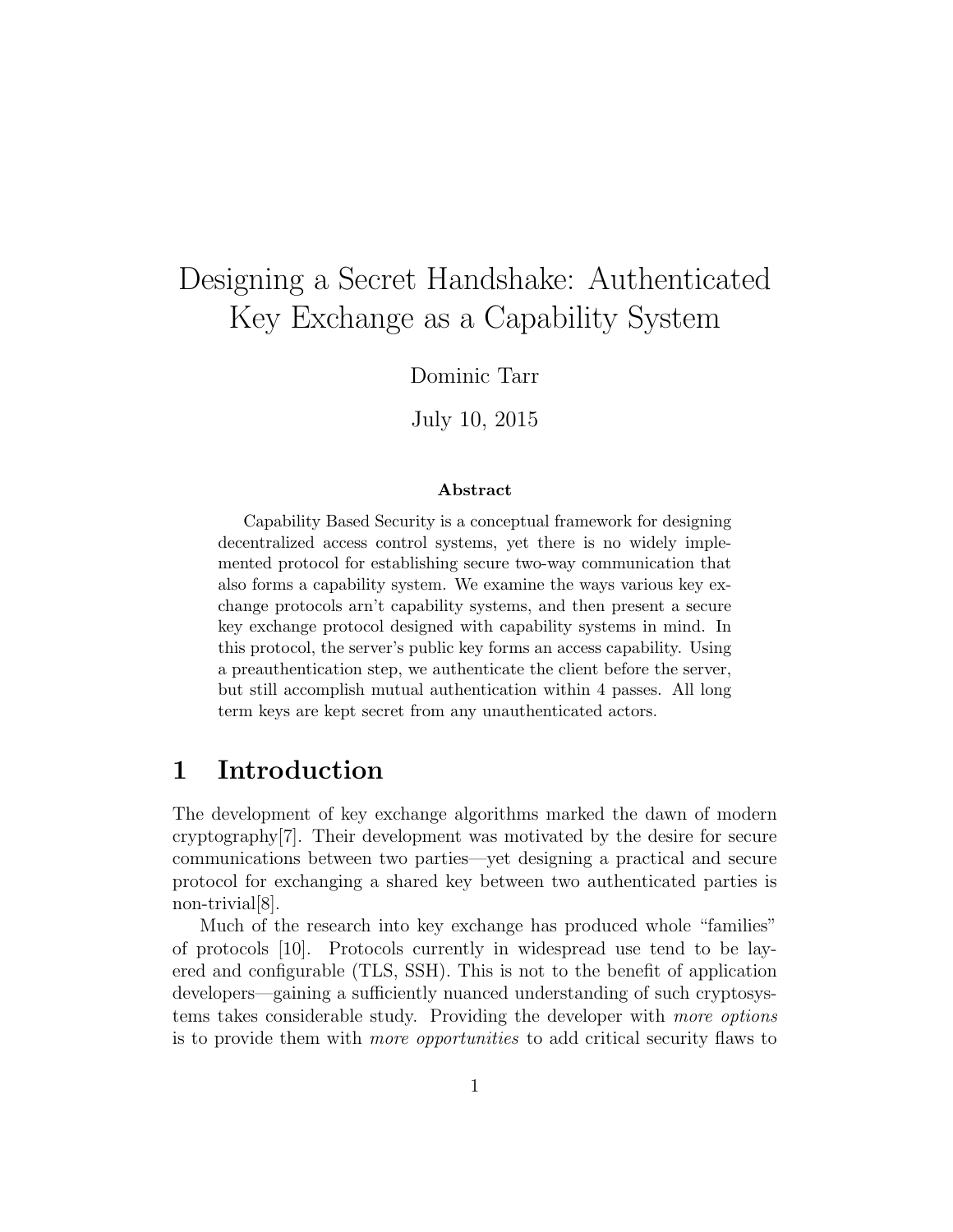their application. Thus, recent thought has steered towards providing simple constructions with security properties that are easy to understand and use safely [3]. We apply this philosophy to the design of an authenticated key exchange - a secret handshake. Since a key exchange can be designed with so many possible properties, we adopt the framework of capability systems[14] and allow that to drive the design. TahoeLAFS[15] is the inspiration for this decision. We find that no currently available handshake protocol adequately meets the needs of a capability system. Interestingly, a capability system demands a higher degree of privacy than is provided by other available protocols.

We will describe various key exchange protocols and examine why their design does not form a capability system. We will discuss these protocols abstractly, giving sufficient details to demonstrate their cryptographic properties. In some cases, this means ignoring details required for their actual implementation, for example the handling of nonces. Finally, we will describe our capability based key exchange protocol.

# 2 Capability Systems

In a capability system, the right to access a resource is granted to the bearer of a capability (cap). Capability Based Security predates modern cryptography, but its concepts map cleanly to the decentralized access control systems enabled by cryptography.  $\frac{1}{1}$ 

For example, possessing the key to decrypt a file means you have the capability to read that file. This can be implemented in a decentralized fashion: An encrypted file is widely distributed via a peer to peer network, but the read-cap is delegated only to a trusted few. Contrast this with an Access Control List (ACL), the file is kept on a server, and only those who can correctly authenticate can access the file: Like a bouncer at a nightclub, a trusted gatekeeper is required to administer the access list. A decentralized ACL is not possible.

DELEGATION is the act of granting an one of your access rights to another

<sup>&</sup>lt;sup>1</sup>There are limitations to a cryptographic capability system. It is possible to implement what Capability Myths Demolished  $[12]$  describes as the Capabilities as Keys model. In this model, actors may delegate via any channel they can write to. Contrast this with the Object Capability model, which incorporates a strict type system that can distinguish between data and capabilities, and thus prevent capabilities from being mistakenly written as data.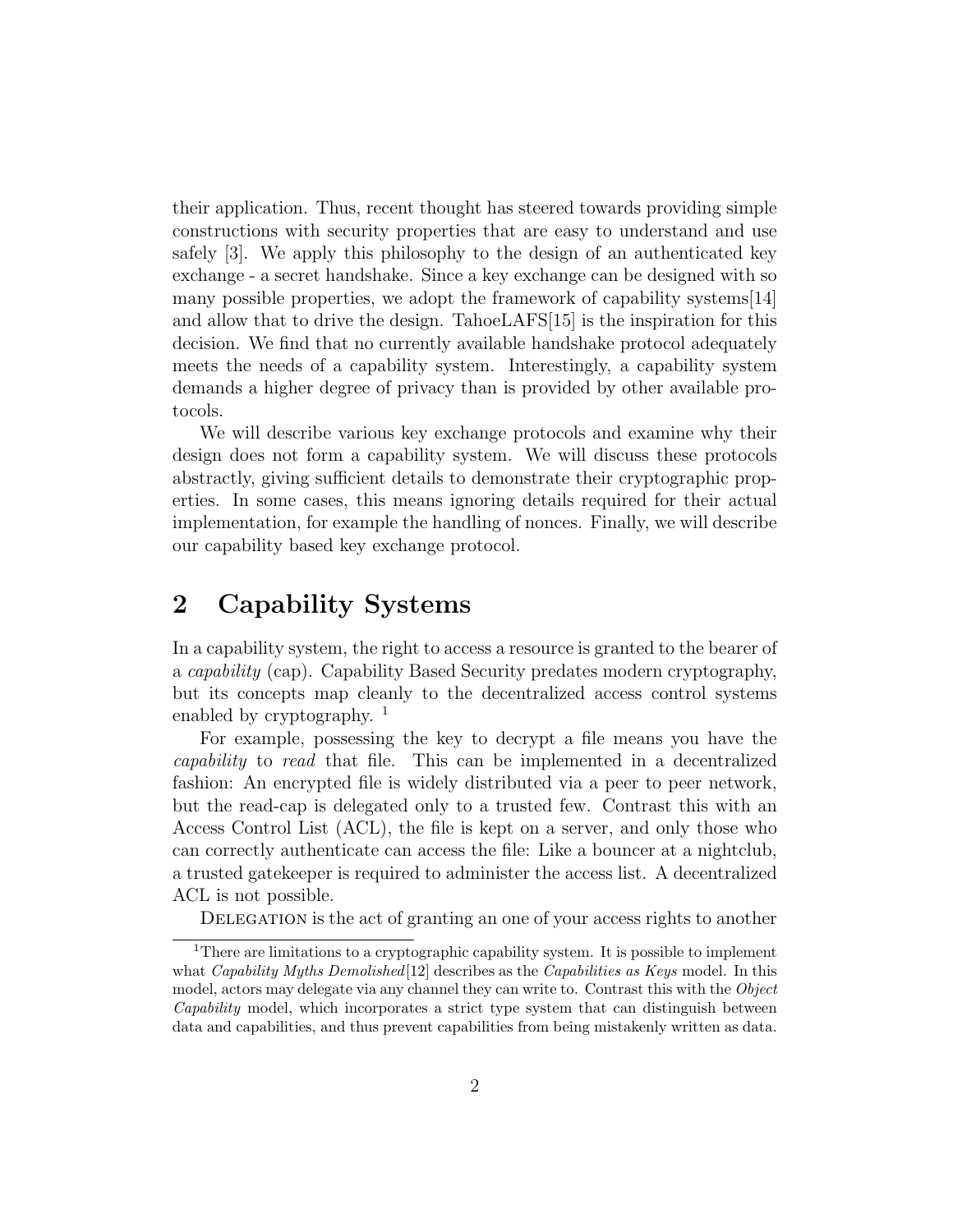actor by sending them a capability. In a well behaved capability system, there is no way to gain a particular access right except through delegation.

UNINTENDED DELEGATION. If you give your car keys to a valet to park your car, that is delegation. If you leave your keys in your car and it is stolen–that is an unintended delegation, or a misdelegation. It is not the same as if someone forcibly gained entry to your car and hot-wired it. If someone "steals" your car because you mistakenly gave them the keys, it is your own fault. It is our responsibility as protocol designers to not build misdelegations into the protocol itself.<sup>2</sup> If a system has unintended delegations at the protocol level, it is not a well behaved capability system.

WILDCARD. In some card games there is a designated "wildcard" that can be played as any other card. A token is called a *wildcard* if it enables a set of rights that should have to be delegated individually. I know of no cryptosystem that was intentionally designed to contain wildcards. Presence of an unintended wildcard in a capability system should be considered a design failure.

WELL BEHAVED. A capability system is *well behaved* if it supports delegation but lacks unintended delegations and wildcards.

### 3 Notation

 $A \rightarrow B$  signifies a message passed from client to server, and  $A \leftarrow B$  signifies a response. It's important to understand at what point a party becomes authenticated, and at what point that party knows it. If A or B is replaced with ? it means that party is not yet authenticated, to the knowledge of the receiver. If Alice receives a message ?  $\leftarrow$  B it means she now knows who Bob is, but Bob doesn't know who she is. A handshake is not complete until both parties know who they are talking to, and know the other party also knows. Thus a handshake does not end until two passes marked  $A \rightarrow B$  and  $A \leftarrow B$  are exchanged.

When a key pair is an argument to a function, it's represented as a sub-

<sup>2</sup>AES is an example of a protocol that has been shown to contain a misdelegation[2] (secure AES implementations are possible, but suffer from poor performance). A good protocol design cannot prevent a malicious implementer, but it can mitigate the effects of an incompetent one. Thus, a good protocol design at least prevents a malicious implementer from feigning incompetence[5]. Thankfully, maliciousness is not as common as incompetence.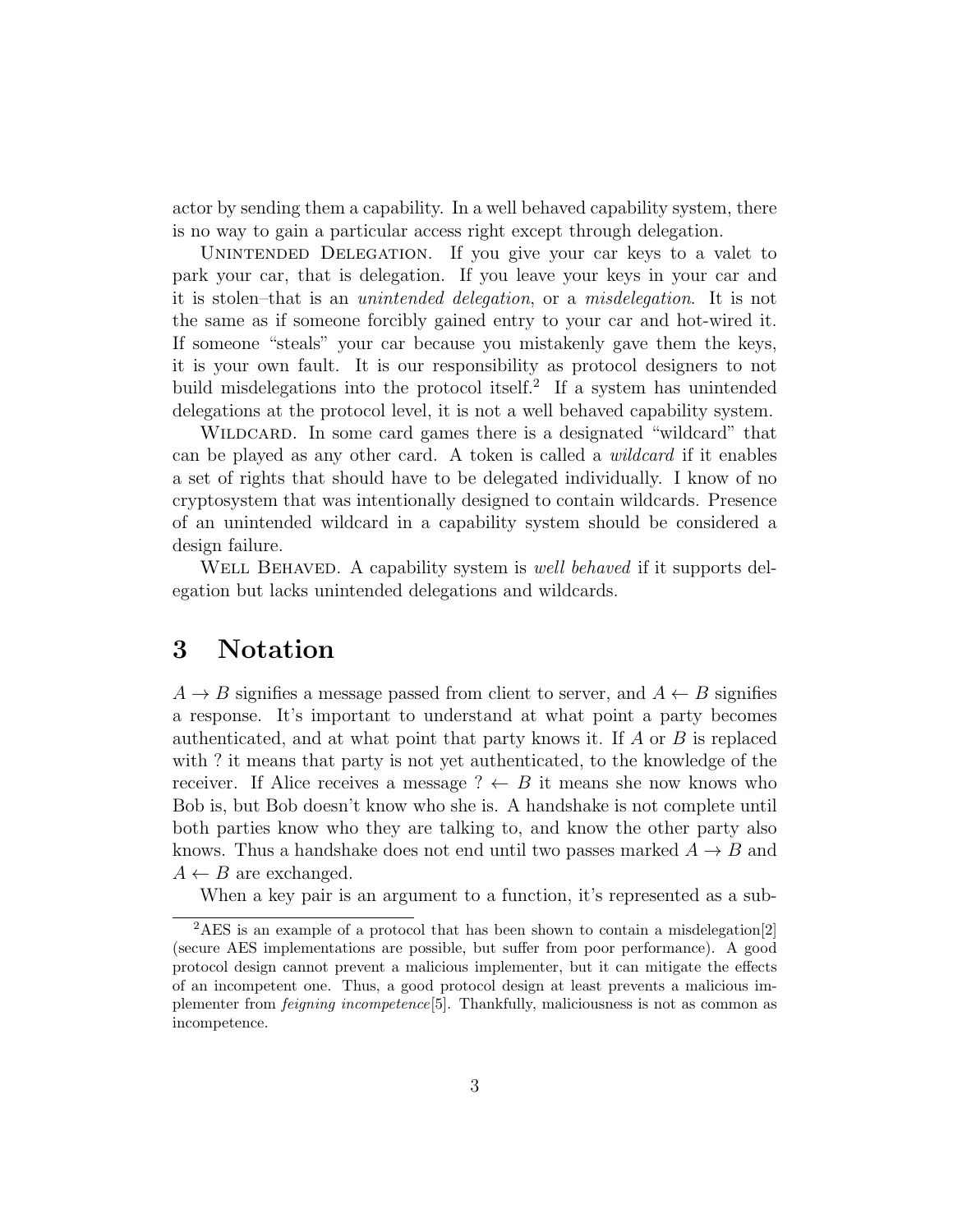script. When a key is sent in a message, only the public key is used, to be explicit I write that as  $A_p$ . None of the protocols studied in this paper ever send a secret key over the wire.

Long term keys for Alice and Bob are represented by  $A, B$ , and ephemeral keys are  $a, b, a \cdot b$  denotes a shared key derived from a and b. Again, when this is a function argument it is shown as the subscript,  $Box_{[a\cdot b]}(msg)$ . Note that  $Box$  is authenticated encryption, it has the properties of a mac as well as of encryption. | denotes concatenation.

Finally, whenever a message is received it is immediately verified and if invalid the handshake is aborted.

### 4 Prior Art

#### 4.1 Authenticated Key Exchange - STS, TLS, SSH

Station to Station<sup>[8]</sup> is simple, and is the basis of several popular protocols<sup>3</sup>.

Protocol 1 (Station to Station).

$$
? \rightarrow ? : a_p
$$
  
\n
$$
? \leftarrow B : b_p, Box_{[a \cdot b]}(B_p|Sign_B(a_p|b_p))
$$
  
\n
$$
A \rightarrow B : Box_{[a \cdot b]}(A_{pub}|Sign_A(a_p|b_p))
$$
  
\n
$$
A \leftarrow B : Box_{[a \cdot b]}(okay)
$$

Alice sends a fresh ephemeral key to Bob, who creates one too, signs both keys and sends them back with his public key. Alice then boxes her public key and a signature to prove her identity. Finally, Bob boxes a standard message to show his acceptance<sup>4</sup>.

Neither party can be assured of the freshness of a message unless it is a cryptographic reply to a known fresh value, i.e. a value they freshly created.

<sup>&</sup>lt;sup>3</sup>TLS (when used with ciphersuites that contain DHE or ECDHE), and SSH share their basic design with STS, but using a hmac to prove they know  $a \cdot b$  instead of encryption.

<sup>&</sup>lt;sup>4</sup>Often the description of a handshake protocol ends as soon as each party is authenticated, but before the client knows it is authenticated. If this is the case, the client could receive an authentication error (or dropped connection) at the application layer, which is awkward. Thus, they do not know they've been accepted until receiving the first encrypted message. For this reason I've presented STS as a 4 pass protocol, even though the original paper describes it as a 3 pass protocol.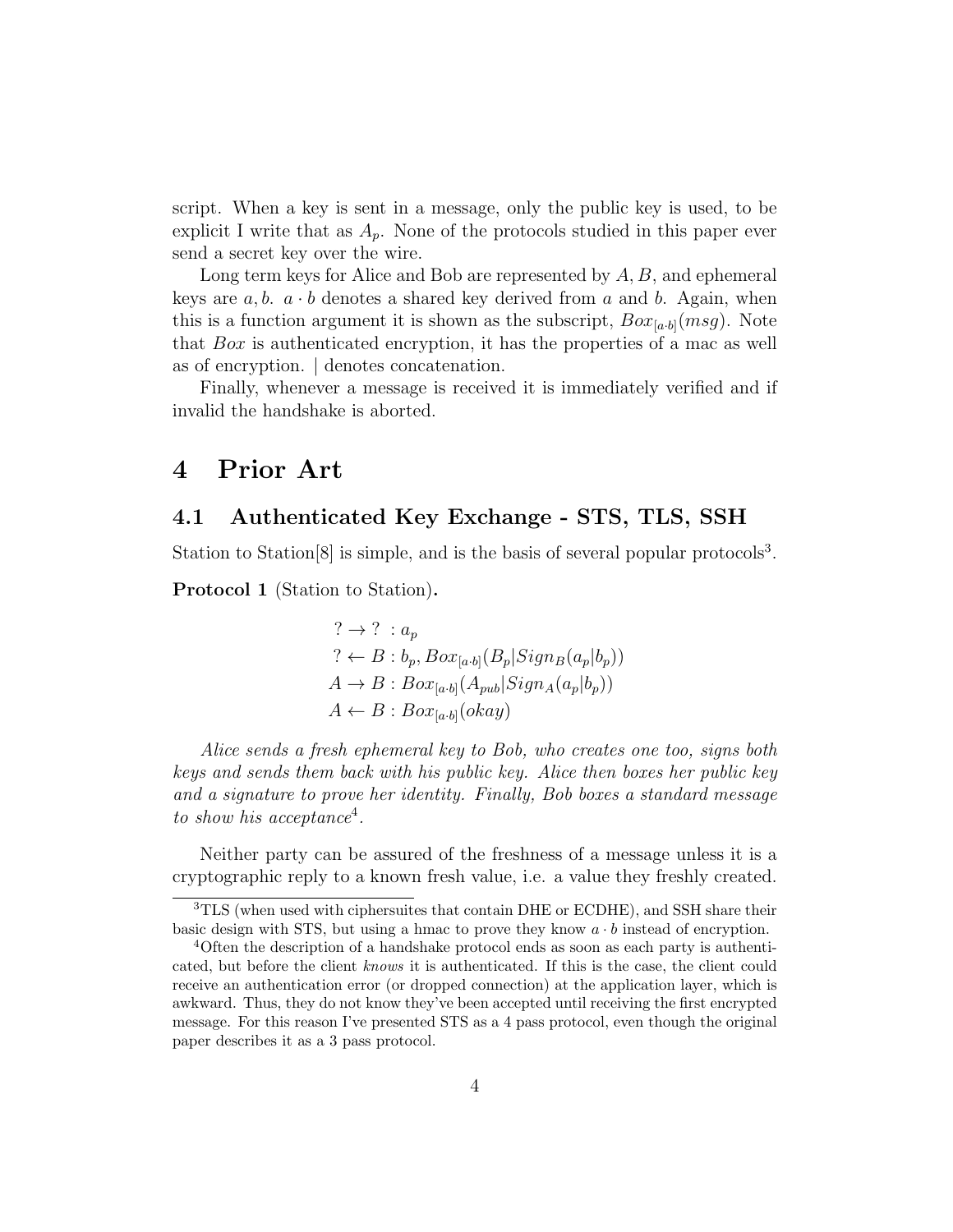Hence, it is pointless for Alice to send her identity in the first pass. Bob cannot be sure it truly her until the third pass at the earliest.

However, Alice can know Bob's first message is fresh, so STS and many other protocols send the server authentication as the second pass. To resist an identity misbinding attack we require proof that the other party possesses the shared secret  $a \cdot b$ . Authenticated encryption,  $Box_{[a \cdot b]}$ , or a mac accomplishes that [10, section 3.1]

Is STS suitable for a capability system? No. The first thing STS does is authenticate the server, but the first question a capability system should ask is whether the client has the capability to this resource. Since Alice needs to know  $B_p$  to authenticate Bob *anyway*, it makes an excellent candidate for an access cap.

However, by authenticating Bob first, and sending his public key to an unauthenticated client, the public keys are delegated to anyone who initiates the protocol with Bob. Because of this unnecessary delegation, STS is not very useful as a capability system<sup>5</sup>.

#### 4.2 Encrypted Key Exchange - CurveCP

CurveCP[1] implements authentication relying only on nacl's[3]  $Box$  primitive, which uses curve25519 keys. curve25519 keys are combined via scalar multiplication to produce shared keys, like Diffie Helman keys[7], not signing keys. CurveCP authenticates each party by showing they are able to produce the shared key, and it uses nested boxes to protect that authentication from eavesdroppers.

<sup>&</sup>lt;sup>5</sup>Readers familiar with SSH will know the typical workflow for setting up a new server and accessing it for the first time. A server is created (on a cloud service such as AWS), with the user's public key in the **authorized** keys file. The user connects with the ssh command, and since this is the first connection, they will be prompted to accept the server's key fingerprint. Most users will just hit Y, since that is easier than checking. This allows a window for a man-in-the-middle attack, rendering ssh effectively a trust on first use system. On the other hand, if SSH was a capability system, the user would need to copy/paste the cap, completely avoiding this weakness. The user is likely to copy/paste the IP address anyway, so if the address and key where combined into one token it would be no more awkward. SSH requires an inconvenient security discipline, only followed by the most paranoid users, but a capability system would provide naturally better security at the same level of convenience.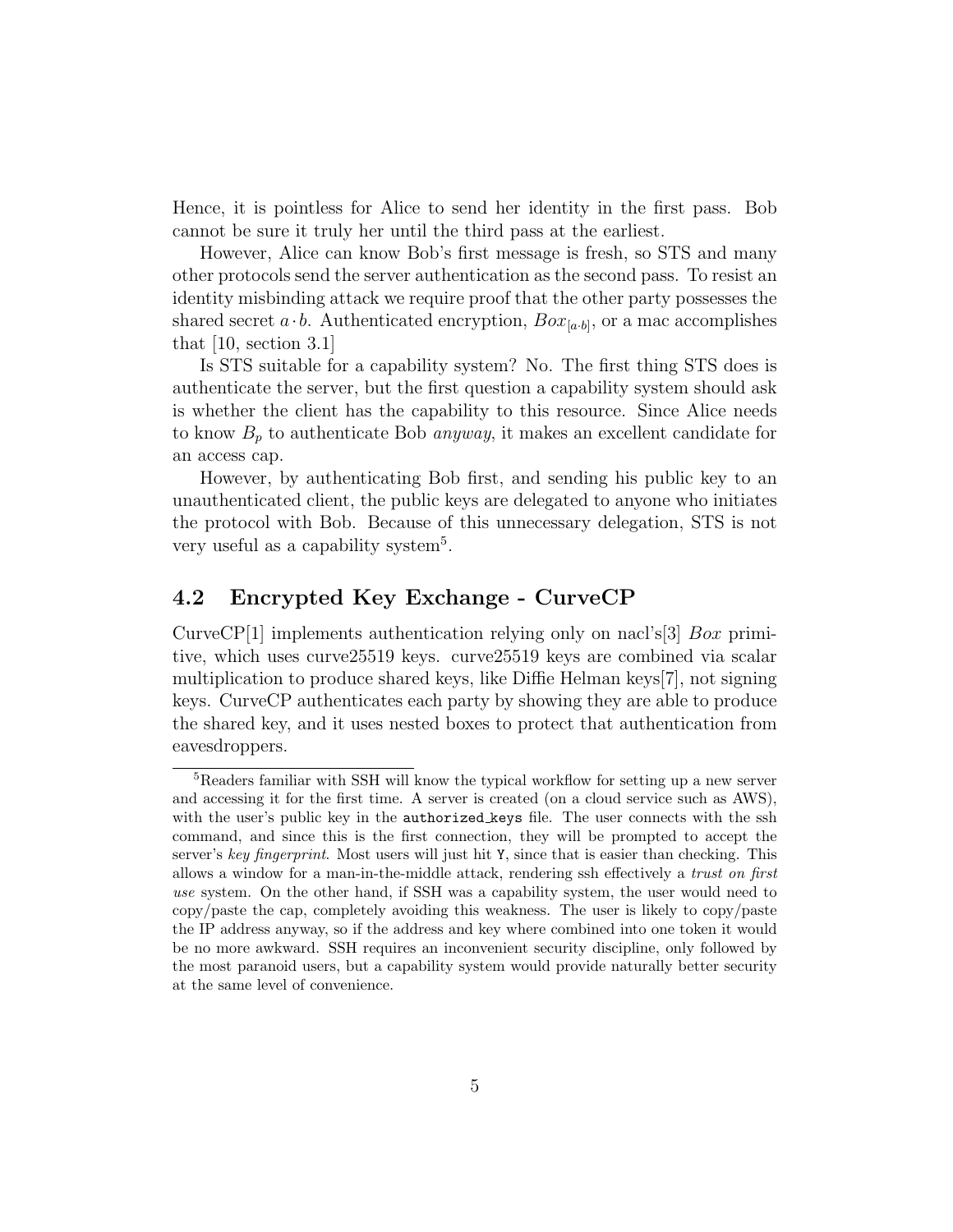Protocol 2 (CurveCP).

$$
? \rightarrow B: a_p, Box_{[a \cdot B]}(okay)
$$
  
\n
$$
? \leftarrow B: Box_{[a \cdot B]}(b_p)
$$
  
\n
$$
A \rightarrow B: Box_{[a \cdot b]}(A_p || Box_{[A \cdot B]}(a_p))
$$
  
\n
$$
A \leftarrow B: Box_{[a \cdot b]}(okay)
$$

Alice sends her ephemeral key,  $a_p$ , and a boxed standard message to Bob. Bob boxes his ephemeral key back to Alice's ephemeral key. This convinces Alice of Bob's identity, a man in the middle fails at this point. Alice boxes (to  $[a \cdot b]$ ) her long term key,  $A_p$ , with another box (to  $[A \cdot B]$ ) containing her ephemeral key. If Bob is satisfied with this he responds with a standard message, boxed to the ephemeral keys<sup>6</sup>.

In CurveCP knowing Bob's public key functions as a capability to access Bob. Unfortunately, this protocol has two problems.

- 1. If Bob moves to a different address, a replay attack can confirm where, without knowing his public key. Since the first pass is encrypted only Bob will be able to respond, if it is replayed to a new server and that server responds, it suggests that server is Bob. Having this information could encourage the replay attacker to look for other security weaknesses.
- 2. Worse, step 3 fails to include a fresh value from both sides of the exchange. Thus  $(a, Box_{[A\cdot B]}(a_p))$  forms a reusable capability to authenticate to Bob as Alice[6]. See also [8][section 5.1, signing only one's own exponential].
- 3. Worst, CurveCP contains a wildcard capability. Because a curve25519 key is used for authentication, an actor who knows  $B_{secret}$  [6] can impersonate anyone to Bob–In the literature this is called a Key Compromise Impersonation (KCI). If Conrad gains  $B_{secret}$  he can impersonate anyone to Bob. To impersonate Alice, Conrad would connect to Bob, create an ephemeral key a, box it to Bob, and when Bob responds, create  $Box_{[a\cdot b]}(A_p||Box_{[A\cdot B]}(a_p))$ , except using  $(A_{public}, B_{secret})$ , as Bob would when opening the box, not  $(A_{secret}, B_{public})$  as Alice would when

 ${}^{6}$ Again, actually a 4 pass protocol.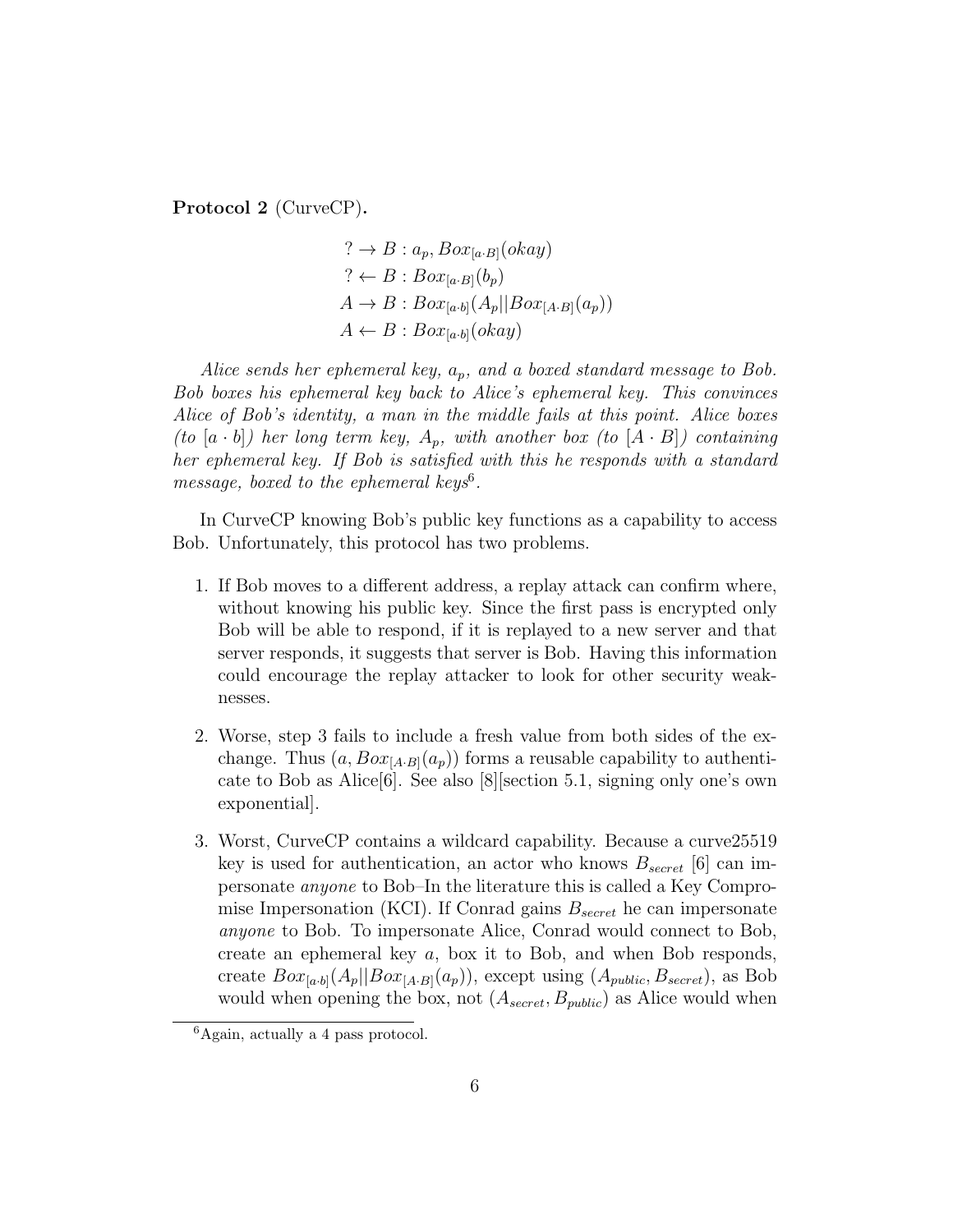sealing it. If Conrad possesses  $B_{secret}$  he can impersonate arbitrary keys to Bob. Thus,  $B_{secret}$  is a wildcard capability, and CurveCP is not a well behaved capability system.

#### 4.3 Deniable Key Exchange - OTR, Noise, TextSecure

There is a class of key exchange protocols which make deniability a design  $\lceil \text{goal} \rceil \cdot 4$ , 11, 13. The argument for this is that when you engage in casual communication you do not create evidence that you said what you did.

These protocols are unsuitable for a capability system for the same reason as STS—An unauthenticated client learns the server key in the second pass. This would be simple to fix, so whether a deniable key exchange can be a well behaved capability system deserves closer study. TextSecure[11] supersedes OTR[4], but uses a 3rd party introducer and is thus not directly analogous to a key exchange, so we will examine the noise[13] protocol instead.

Here we will extend the notation for shared keys to express keys shared between multiple pairs of keys.  $a \cdot b | a \cdot B$  denotes the hash of  $a \cdot b$  concatenated with  $a \cdot B$ . Only a party that can construct both the component keys can construct the composite key.

Protocol 3 (noise).

$$
? \rightarrow ? : a_p
$$
  
\n
$$
? \leftarrow B : b_p, Box_{[a \cdot b]}(B_p), Box_{[a \cdot b]a \cdot B]}(okay)
$$
  
\n
$$
A \rightarrow B : Box_{[a \cdot b]}(A_p), Box_{[a \cdot b]A \cdot b]}(okay)
$$
  
\n
$$
A \leftarrow B : Box_{[a \cdot b]a \cdot B]A \cdot b]}(a_p|b_p)
$$

Alice sends Bob her ephemeral key. Bob replies with his ephemeral key, a box containing his long term key, and a multi-keyed box as evidence he is Bob. Alice replies with a multi-key box as evidence she knows  $a_{secret}$  and Asecret. Bob then sends back a boxed message showing he was also able to derive that shared secret<sup>7</sup>

Note that unlike CurveCP, a shared key is not derived between long term keys, but instead only between an ephemeral key and a long term key, thus  $B_{secret}$  is not a wildcard.

<sup>7</sup> like STS, it's really a 4 pass protocol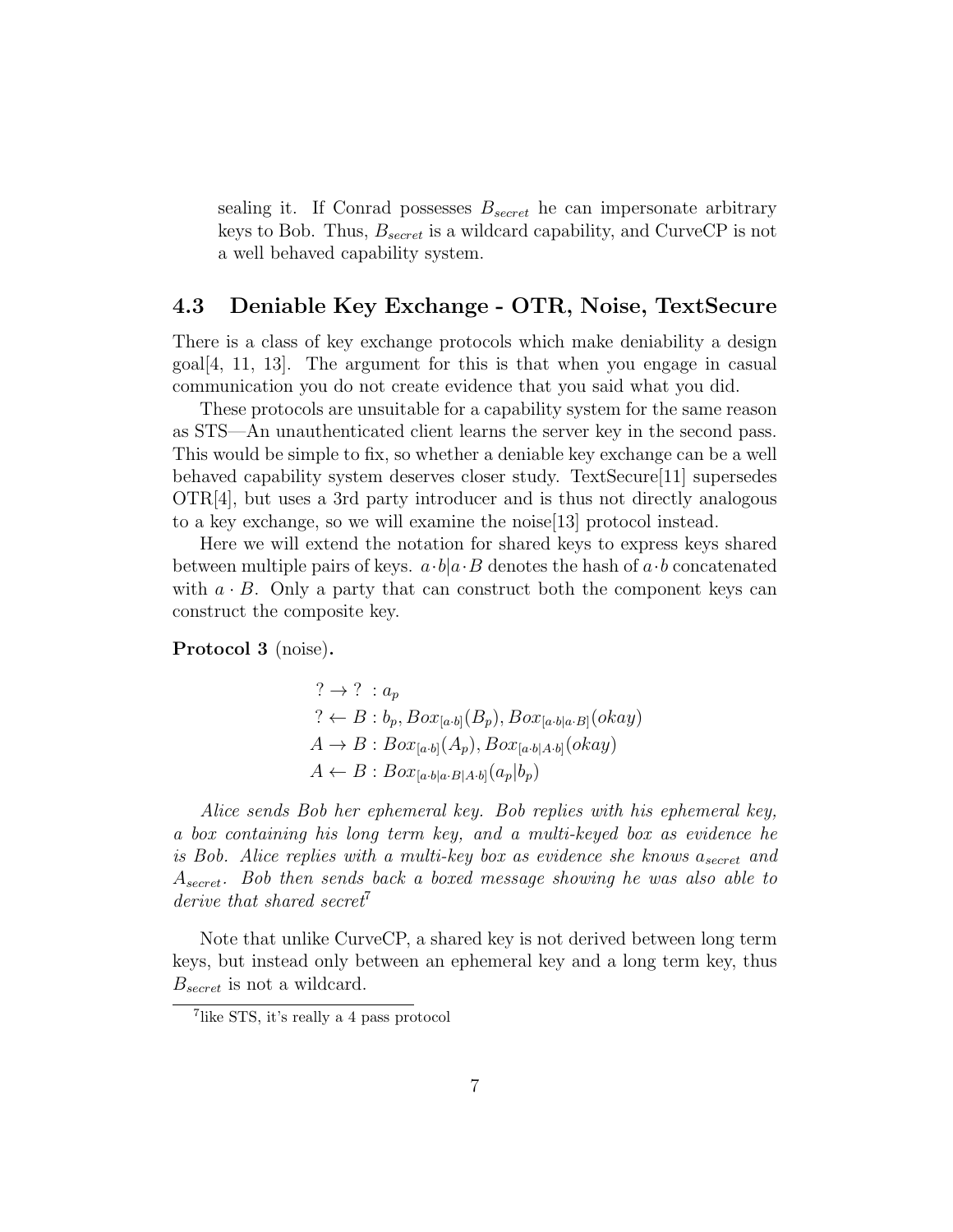Even if Alice suspects that Conrad may have compromised her long term key, A, she trusts that he surely cannot know her ephemeral key, a. Without knowing  $a_{secret}$  Conrad cannot construct  $a \cdot B$ , unless it really is Bob. To provide the same assurance to Bob, they end up with the three way key  $a \cdot b | a \cdot B | A \cdot b$ , as in TextSecure[11]. This seems reasonable, except  $b_{secret}$  is now a wildcard! (though, since it is ephemeral, hopefully more difficult to gain)

- 1. The handshake is protected from eavesdroppers but anyone who connects to the server will be sent the public key, so  $B_p$  is not useful as a capability.
- 2. Key Compromise Impersonation is still possible, but harder To impersonate an arbitrary key to Bob you have to know Bob's ephemeral and long term secret keys. This would be possible for anyone who had passive read access to Bob's memory – at first glance this may seem like a unlikely proposition, but in fact if Bob is running on a rented virtual machine that is precisely the situation he would be in. In a well behaved system, knowing Bob's secret key should give you the ability to authenticate as Bob, but not as Alice.

Problem 2 would be avoided if the protocol was only ever run on physical hardware—but this is unreasonable. Since it still contains a wildcard this protocol fails to form a well behaved capability system. Also, the property of deniability feels difficult to reason about. Will the higher level protocol introduce evidence of the communication? In any case, a secure channel is used for a lot more than casual social communications, and deniability does not appear to offer any special advantage to a capability system.

# 5 A New Design

If we take some ideas from the noise and TextSecure handshakes, but turn it around so that Alice authenticates first, then we get something that starts to look like a capability system.

If Alice preauthenticates Bob, then Bob can authenticate Alice using one more pass. With two initial passes to prevent replay attacks, we have a 4 pass protocol. This is no worse than the above, even though we do not authenticate anyone until the third pass.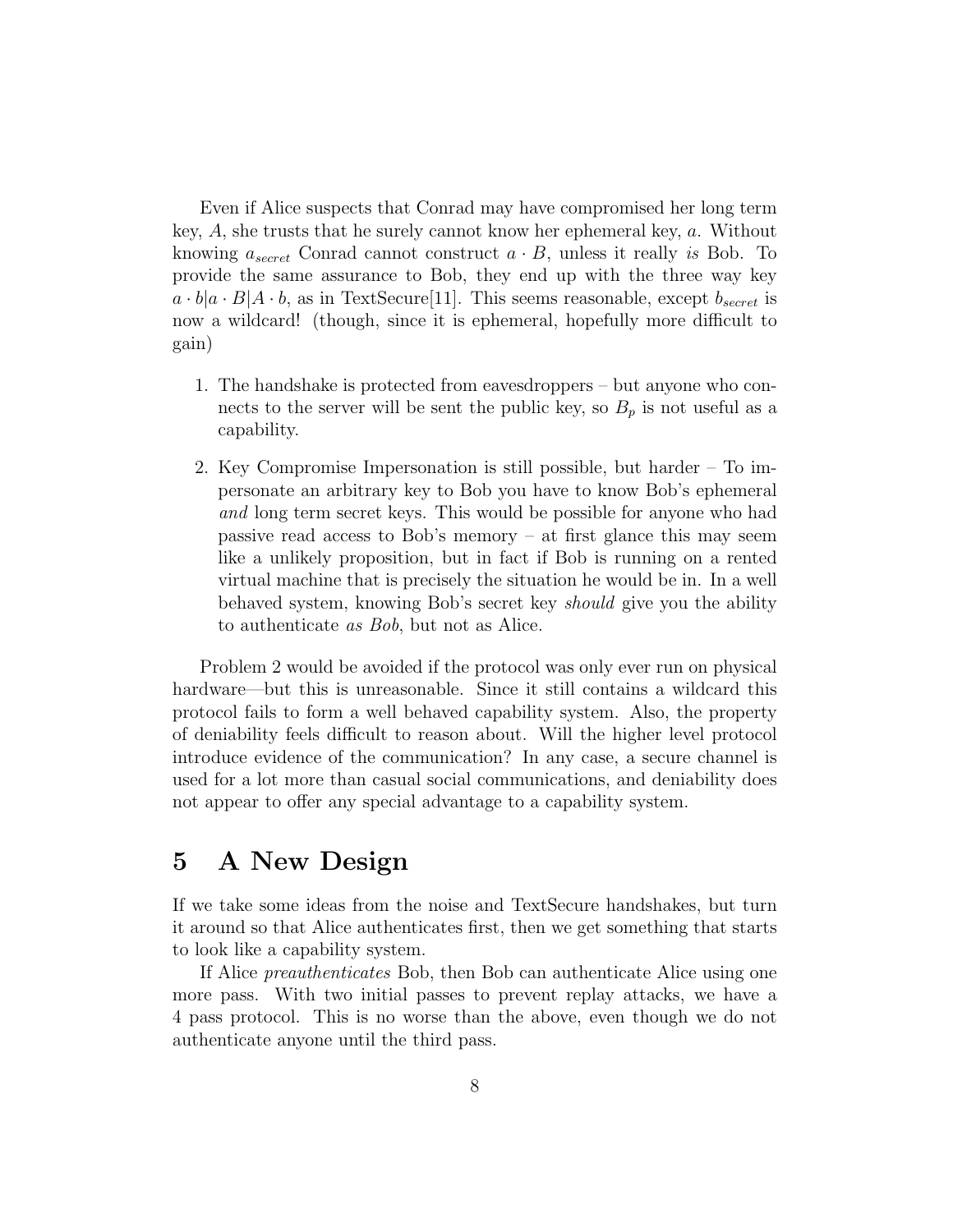To "preauthenticate", Alice sends a proof of both her identity, and her intention to connect to Bob. Preauthentication can be implemented with both encryption and signatures.

Protocol 4 (Deniable Capability Handshake).

$$
? \rightarrow ? : a_p
$$
  
\n
$$
? \leftarrow ? : b_p
$$
  
\n
$$
A \rightarrow B : Box_{[a \cdot b]a \cdot B]}(A_p)
$$
  
\n
$$
A \leftarrow B : Box_{[a \cdot b]a \cdot B]A \cdot b]}(okay)
$$

Alice sends her ephemeral key to Bob, who responds with his. Then Alice boxes her long term key to Bob so that only he can open it. Bob shows his acceptance by boxing a standard message so that only Alice or Bob can read it.

Requiring Alice to authenticate first is unusual, but I think this is a fair deal. Bob has already put himself at a disadvantage by allowing himself to be publicly addressable. It's only fair that Alice authenticates first. By encrypting her authentication she need not reveal her identity to anyone but the one true Bob. Likewise, if Bob chooses not to accept the call, then Alice won't be able to deduce whether or not it was really Bob. Maybe it was but he did not wish to speak to her? Maybe it was just a wrong number? This protects Bob from harassment.

If Bob is unconcerned with the identity of his clients, he may allow anyone knowing  $B_p$  to authenticate. A client can remain anonymous by using a second ephemeral identity.

In this design Bob's public key is a capability, but it still has the wildcard (KCI) problem that noise and TextSecure have.

Key exchange is required for confidentiality and forward security, but signatures are required to avoid wildcards. With signatures, we'll have a truly well behaved capability system.

Since we will need both exchange and signing keys, an identity could be represented by a pair of signing and exchange keys. nacl uses ed25519 keys for signatures, and curve25519 keys for exchange. However, nacl also provides functions to convert signing to exchange keys, so an identity could be represented as a signing key, which would be converted to an exchange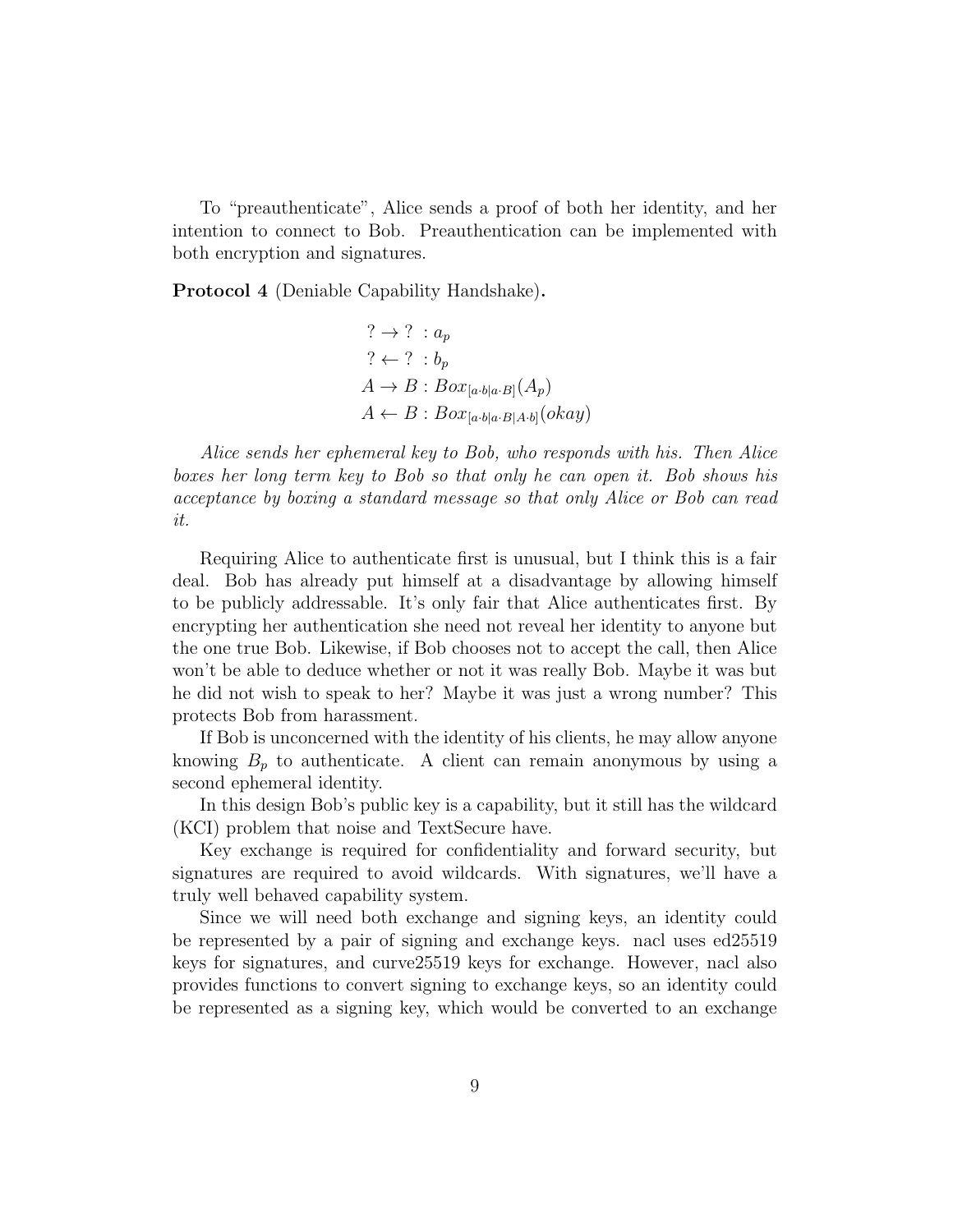key when necessary.

Protocol 5 (Capability-based Handshake).

$$
? \rightarrow ? : a_p
$$
  
\n
$$
? \leftarrow ? : b_p
$$
  
\n
$$
H = A_p | Sig_A(B_p | hash(a \cdot b))
$$
  
\n
$$
A \rightarrow B : Box_{[a \cdot b]a \cdot B]}(H)
$$
  
\n
$$
A \leftarrow B : Box_{[a \cdot b]a \cdot B]A \cdot b]}(Sig_B(H))
$$

Alice and Bob exchange ephemeral keys, then Alice preauthenticates privately to Bob. Bob demonstrates his acceptance by privately signing her preauthentication. Note, that  $a_{secret}$  and  $b_{secret}$  are capabilities to decrypt the handshake, but since they are not wildcards we still have a well behaved capability system.

The design is getting much better. We resist eavesdropping, replay, manin-the-middle, KCI attacks, and provide forward secrecy. There are no wildcards, nor unintended delegations. But there are still a few small issues to clear up.

Implementations change, and so it is often helpful to have a protocol id and version associated with a handshake. Also, if either of the two initial passes are tampered with, it would be undetected until the first authenticated pass is received. It might also be nice to prevent different applications built on this protocol from interfering with each other.

Most importantly, we must be careful to avoid creating a vulnerability to a Chosen Protocol Attack[9]. If the signing keys are also used elsewhere, it's possible that a signature from this protocol could be reused, possibly creating an unintended delegation. All of these issues can be addressed via an application key  $(K)$  which is a capability to the protocol. The ephemeral keys can be authenticated by using the  $K$  as the key to an  $hmac$ . By including K in each signature it is demonstrated that the signature belongs within this protocol, mitigating CPA. It is vital that if there are any other cases where a signing key is used, then a similar level of care is taken to ensure unambiguous interpretation of signatures.

K is a capability to access an instance of this protocol<sup>8</sup> An eavesdropper cannot extract  $K$  from the cipher-text, but it can confirm a correct guess

<sup>&</sup>lt;sup>8</sup>i.e. an application which is built on it. K should be updated if the implementation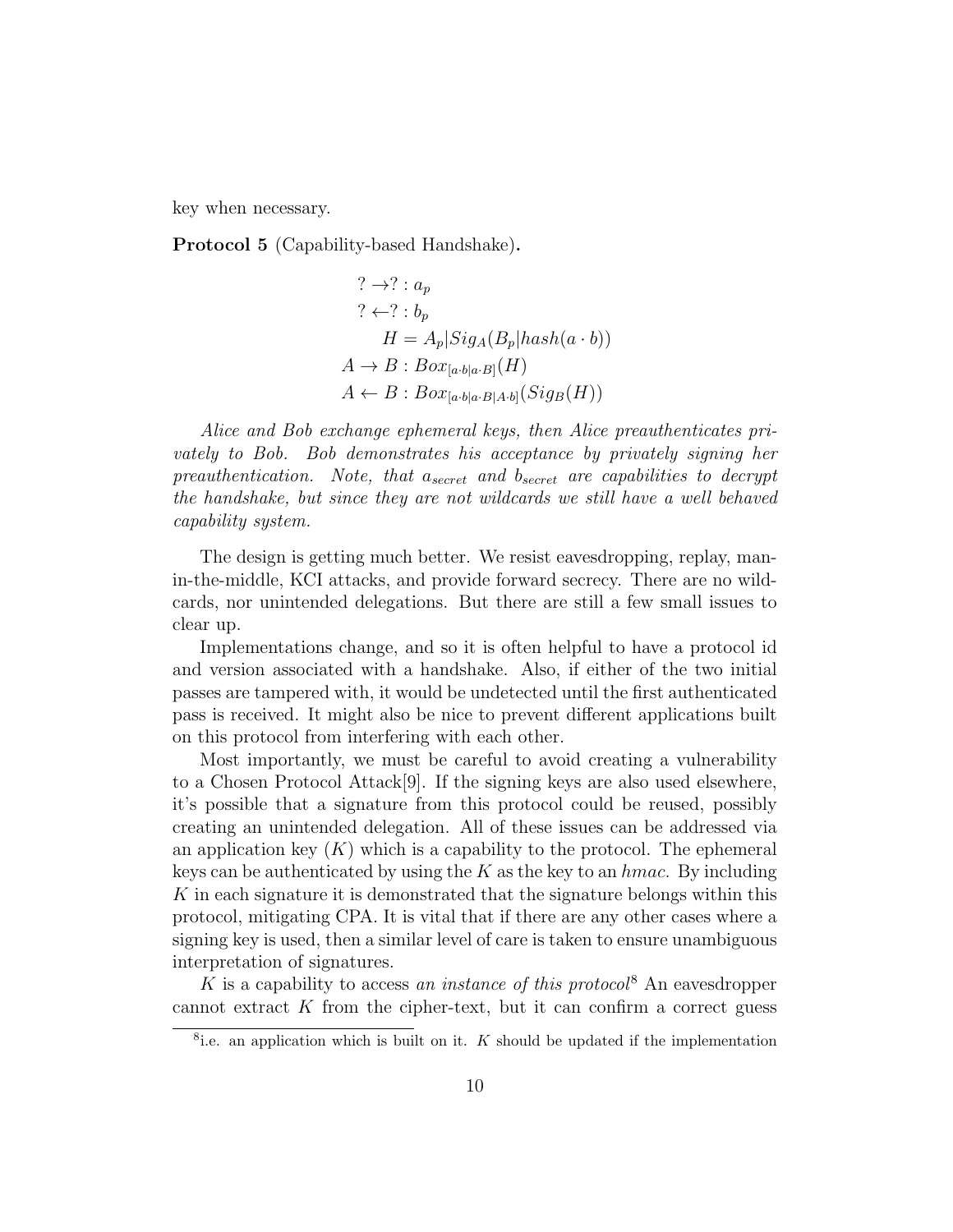at K. In the case where K is widely known, and an attacker that knows  $K$ tampers with an initial pass but creates avalid  $hmac_K$ , their interference will still be detected when the third pass is received.

Protocol 6 (Secret Handshake).

$$
? \rightarrow ? : a_p, hmac_K(a_p)
$$
  
\n
$$
? \leftarrow ? : b_p, hmac_{[K|a\cdot b]}(b_p)
$$
  
\n
$$
H = A_p|sign_A(K|B_p|hash(a \cdot b))
$$
  
\n
$$
A \rightarrow B : box_{[K|a\cdot b]a\cdot B]}(H)
$$
  
\n
$$
A \leftarrow B : box_{[K|a\cdot b]a\cdot B|A\cdot b]}(sign_B(K|H|hash(a \cdot b)))
$$

The same as the previous, but the shared key starts as K, and is extended as more public keys are learned. Alice's authentication,  $A_p|sign_A(K|B_p|hash(a \cdot$ b)), proves that she possesses A, and that the proof is for this protocol (via K) and this handshake (via hash $(a \cdot b)$ ). In case Bob does not yet have Alice's key, we delegate it to him (obviously we want Bob to have that capability, or Alice would not have contacted him).

For Bob to authenticate back to Alice, he could just sign the proof Alice sent him, and send it back.  $H$  is already cryptographically linked to the preceding passes. On the other hand, it is easier to persuade ourselves that signing K mitigates CPA[9] than that  $A_p$  is never the application key in another protocol.

Alice and Bob can now use their shared secret,  $K|a \cdot b|a \cdot B|A \cdot b$ , with a bulk encryption protocol to secure a two-way communication channel.

## 6 Future Work

The latency of a 4 pass protocol may be prohibitive for some applications. A mechanism to prearrange a single-use key for the next session may enable a two pass protocol, at least once a given pair of actors have established contact.

of the application changes incompatibly. If backwards compatibility is required, the new protocol version could be used on a new port, until the legacy version is fully deprecated. For an openly specified application  $K$  may be publicly known. For a private application it may be a closely guarded secret.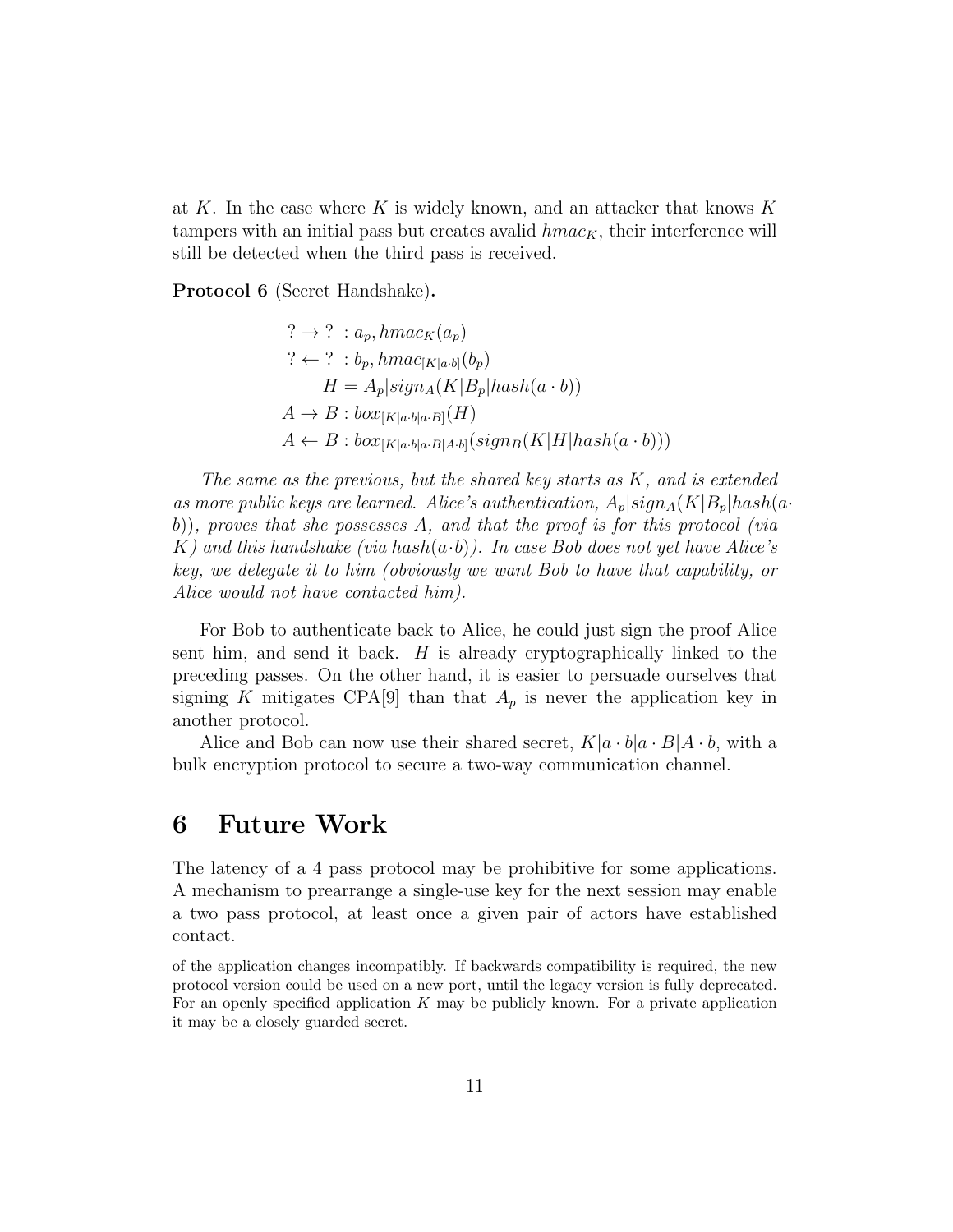Some readers will be wondering how Alice is to learn Bob's public key? The conceptual framework of capability systems has a simple answer: someone delegates it to her. In practice, there is a large design space in the how and why. Briefly, there could be a centralized registry, a DHT, a gossip network, or access caps could be configured in files. Various combinations of the above are likely, or different systems entirely.

# 7 Conclusion

I have described a highly private 4 pass handshake protocol that is suitable for capability systems. It does not suffer from replay, eavesdropping, man in the middle, or key compromise impersonation. Capability Systems provide a conceptual framework for both distributing and restricting access, thus it is a helpful guide when justifying decisions. In cryptographic capability systems like this protocol, public and private keys are simply *access rights*. This allows us to think otherwise unthinkable thoughts, such as the notion of a secret public key or a shared private key. With concepts like these, we can create dynamic layers of access and restrictions. Since Secret Handshake is otherwise unopinionated, and secure two-way communication is fundamental, if it was combined with a suitable streaming bulk encryption protocol, it could be a powerful building block for decentralized access control systems.

# Acknowledgements

I would like to thank Tristan Slominski, Paul Frazee, James Haliday, and David Stainton for reading drafts of this paper and useful comments.

# References

- [1] Daniel Bernstein. Curvecp: Usable security for the internet. http://curvecp.org/index.html, Feb 2011. Accessed: 2015-06-10.
- [2] Daniel J. Bernstein. Cache-timing attacks on aes. Technical report, 2005.
- [3] Daniel J. Bernstein, Tanja Lange, and Peter Schwabe. The security impact of a new cryptographic library. In Proceedings of the 2Nd Inter-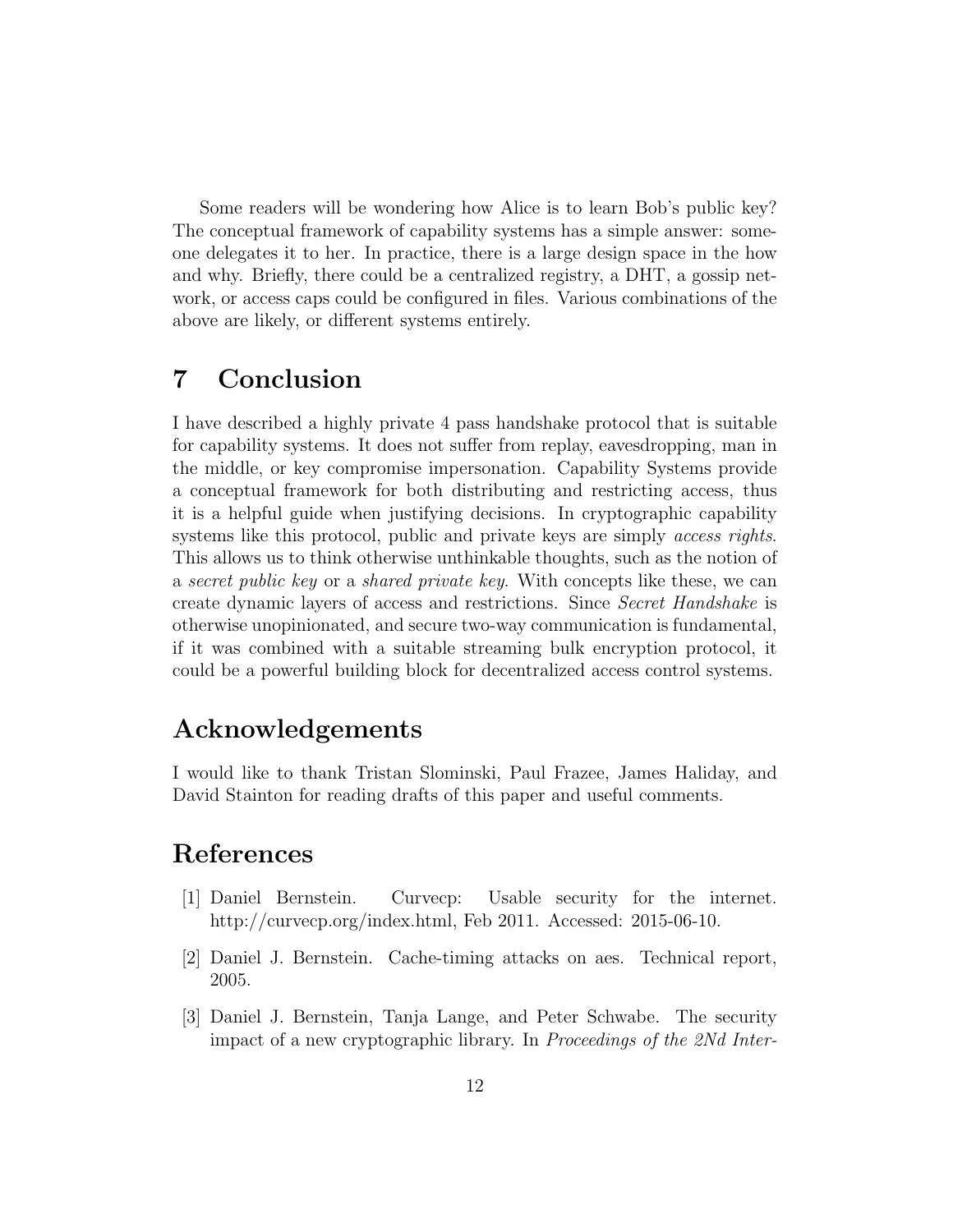national Conference on Cryptology and Information Security in Latin America, LATINCRYPT'12, pages 159–176, Berlin, Heidelberg, 2012. Springer-Verlag.

- [4] Nikita Borisov, Ian Goldberg, and Eric Brewer. Off-the-record communication, or, why not to use pgp. In Proceedings of the 2004 ACM workshop on Privacy in the electronic society, WPES '04, pages 77–84, New York, NY, USA, 2004. ACM.
- [5] Adam Caudill and Taylor Hornby. Underhanded crypto contest. https://underhandedcrypto.com/, 2014.
- [6] CodesInChaos. Curvecp review part 1 crypto. https://codesinchaos.wordpress.com/2012/09/09/curvecp-1/, Sept 2012.
- [7] Whitfield Diffie and Martin E. Hellman. New directions in cryptography, 1976.
- [8] Whitfield Diffie, Paul C. van Oorschot, and Michael J. Wiener. Authentication and authenticated key exchanges, 1992.
- [9] John Kelsey, Bruce Schneier, and David Wagner. Protocol interactions and the chosen protocol attack. In In Proc. 1997 Security Protocols Workshop, pages 91–104. Springer-Verlag, 1997.
- [10] Hugo Krawczyk. Sigma: the sign-and-mac approach to authenticated diffie-hellman. In SIGMA, full version. http://www.ee.technion.ac.il/ hugo/sigma.html, 2003.
- [11] Moxie Marlinspike. Simplifying otr deniability. https://whispersystems.org/blog/simplifying-otr-deniability/, July 2013.
- [12] Mark Miller, Ka-Ping Yee, Jonathan Shapiro, and Combex Inc. Capability myths demolished. Technical report, 2003.
- [13] Trevor Perrin. noise. https://github.com/trevp/noise/blob/master/noise.md, Aug 2014.